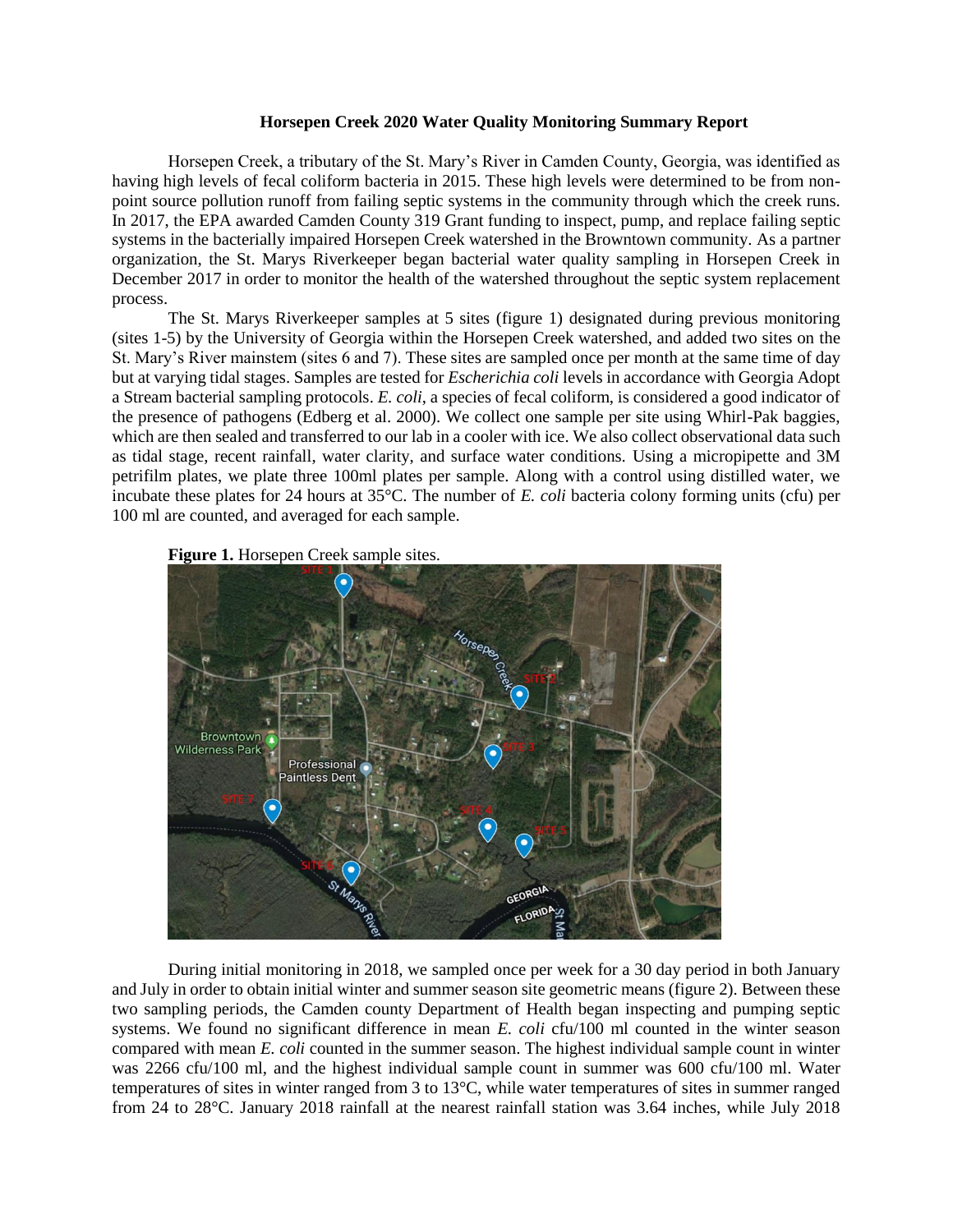rainfall was 8.86 inches (weather.gov). E. coli levels are affected by both rainfall and water temperature (Medema, Bahar, and Schets 1997). Higher water temperatures increase the replication rate of bacteria, and more rainfall allows increased runoff into streams. Because we had both higher temperatures and more rainfall in July, we would expect to see higher counts. There was no significant difference in winter and summer counts, however, indicating that septic system pumping that began in the Browntown community in April 2018 mitigated fecal coliform levels in Horsepen Creek.





Cfu counts remained lower throughout much of the summer in 2018, in spite of multiple precipitation events. 2018 was a very wet precipitation year, and the Browntown community has a high water table. As a result, Septic systems were delayed in being replaced following inspection and pumping. In the latter half of 2018, coliform counts began to rise again, particularly near site 3 (figure 3). Site 3 was the closest sample site to a septic tank deemed to be highest priority for replacement after inspections occurred. Once this septic tank was replaced in winter 2019, cfu results immediately dropped again.

**Figure 3.** Horsepen Creek bacterial results 2018-2020.

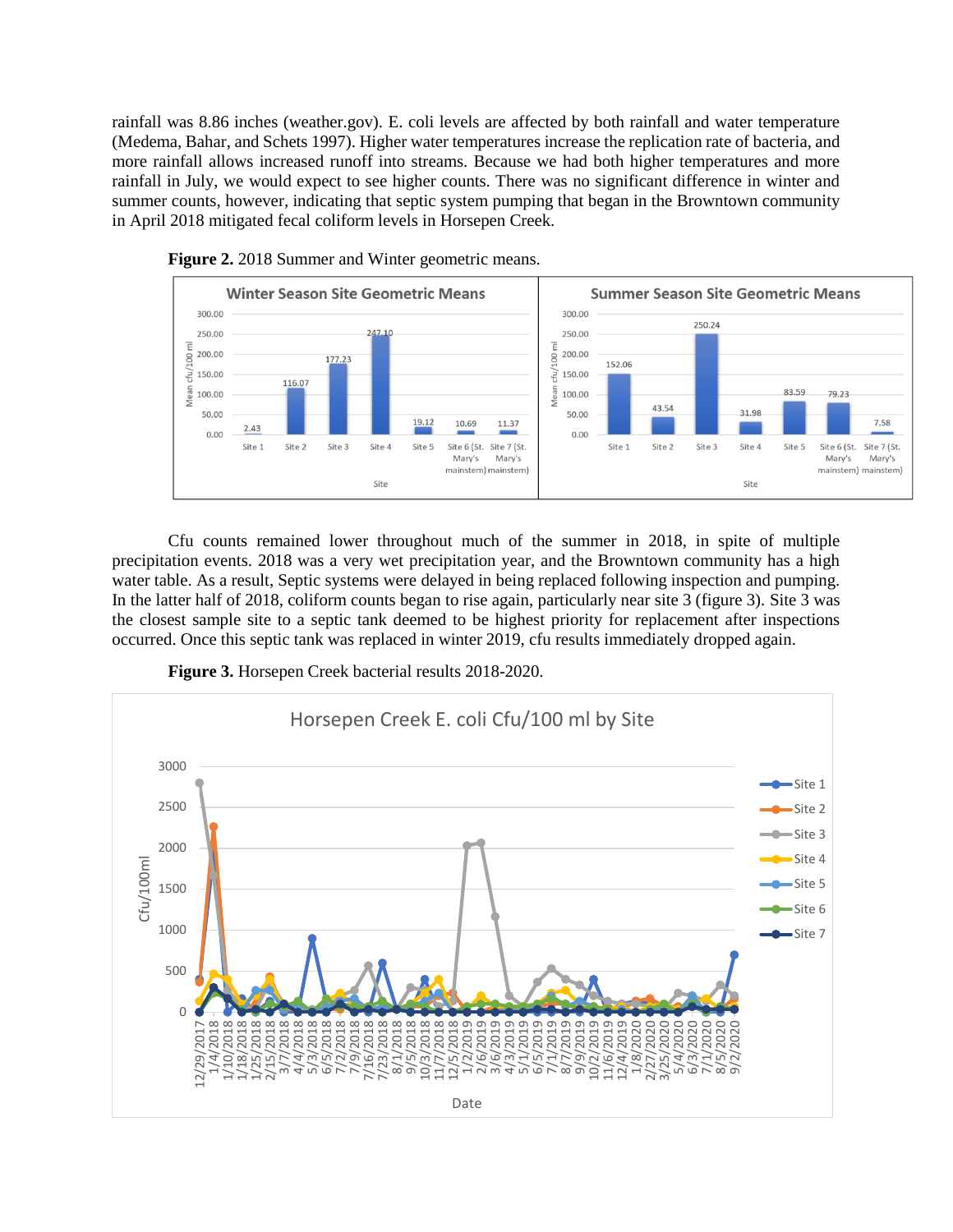In summer 2019, we did see a small uptick in counts following septic replacement, showing that there was still some fecal contamination (figure 4). Additionally 2019 was a very dry year with less nonpoint runoff into the watershed. Site 1 was dry throughout much of the summer and we were unable to sample there. Camden County identified 20 additional septic systems to replace in 2020, and completed all but 2 replacements as of August 2020. The replacement of these additional septic systems does seem reflected in our results, which are lower this summer despite having higher average precipitation. Because of the pandemic, we can assume that additional stress was added to these septic systems during quarantine, but that stress is not reflected in our results. Aside from one sample from a low water site 1 in September, all 2020 samples for Horsepen Creek were below 410 cfu/ 100 ml, the state level for which designated recreational waterbodies should be below.



**Figure 4**. Horsepen Creek results following completion of first phase of septic replacement.

We have also seen an improvement in observational data results. Water clarity visually improved over time, particularly at the furthest upstream site, site 1. This site often had visible indicators showing poor water quality, including high levels of algae, high turbidity and sedimentation, and surface film. We no longer see visual indicators of poor water quality at this site, and in January 2020 we recorded macroinvertebrates for the first time at this site. Macroinvertebrates are considered indicator species (Gaufin, 1973), and are sensitive to poor water quality. We observed two crayfish (Procambarus spp.) at the site, indicating that the creek supports sensitive species.